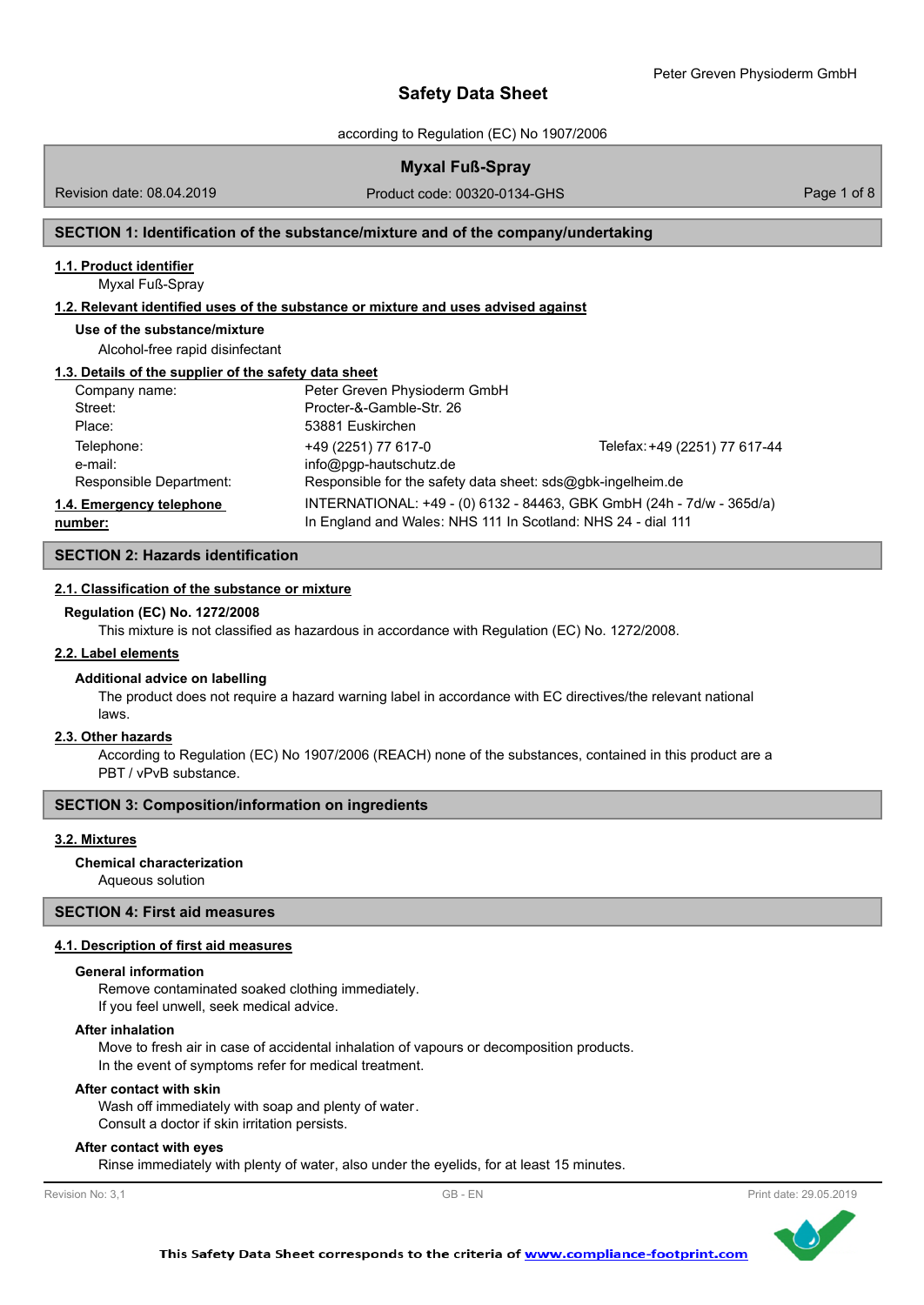according to Regulation (EC) No 1907/2006

## **Myxal Fuß-Spray**

Revision date: 08.04.2019

Product code: 00320-0134-GHS Product code: 00320-0134-GHS

If eye irritation persists, consult a specialist.

## **After ingestion**

Do not provoke vomiting. Consult physician. Attention in case of vomiting - acute danger of suffocating, produced by foaming ingredients. Rinse mouth. Make drink some glasses of water. The decision whether to provoke vomiting is to be taken by a physician.

## **4.2. Most important symptoms and effects, both acute and delayed**

Contact with eyes, skin or oral tissues may cause irritation.

## **4.3. Indication of any immediate medical attention and special treatment needed**

Treat symptoms.

## **SECTION 5: Firefighting measures**

## **5.1. Extinguishing media**

## **Suitable extinguishing media**

Product does not burn, fire-extinguishing activities according to surrounding.

## **Unsuitable extinguishing media**

Full water jet.

## **5.2. Special hazards arising from the substance or mixture**

Fire may produce:

carbon monoxide (CO), carbon dioxide (CO2) and nitrogen oxides (NOx) Chlorine compounds.

## **5.3. Advice for firefighters**

Use breathing apparatus with independent air supply. Protective suit.

## **Additional information**

Cool containers at risk with water spray jet. Fire residues and contaminated firefighting water must be disposed of in accordance with the local regulations.

## **SECTION 6: Accidental release measures**

## **6.1. Personal precautions, protective equipment and emergency procedures**

In case of vapour formation use respirator. Ensure adequate ventilation. Use personal protective clothing.

## **6.2. Environmental precautions**

Do not discharge into the drains/surface waters/ground water.

## **6.3. Methods and material for containment and cleaning up**

Soak up with inert absorbent material (e.g. sand, silica gel, acid binder, universal binder). Shovel into suitable container for disposal.

## **6.4. Reference to other sections**

Observe protective instructions (see Sections 7 and 8). Information for disposal see section 13.

## **SECTION 7: Handling and storage**

## **7.1. Precautions for safe handling**

## **Advice on safe handling**

Keep container tightly closed. Use only in thoroughly ventilated areas. Avoid contact with skin, eyes and clothing.



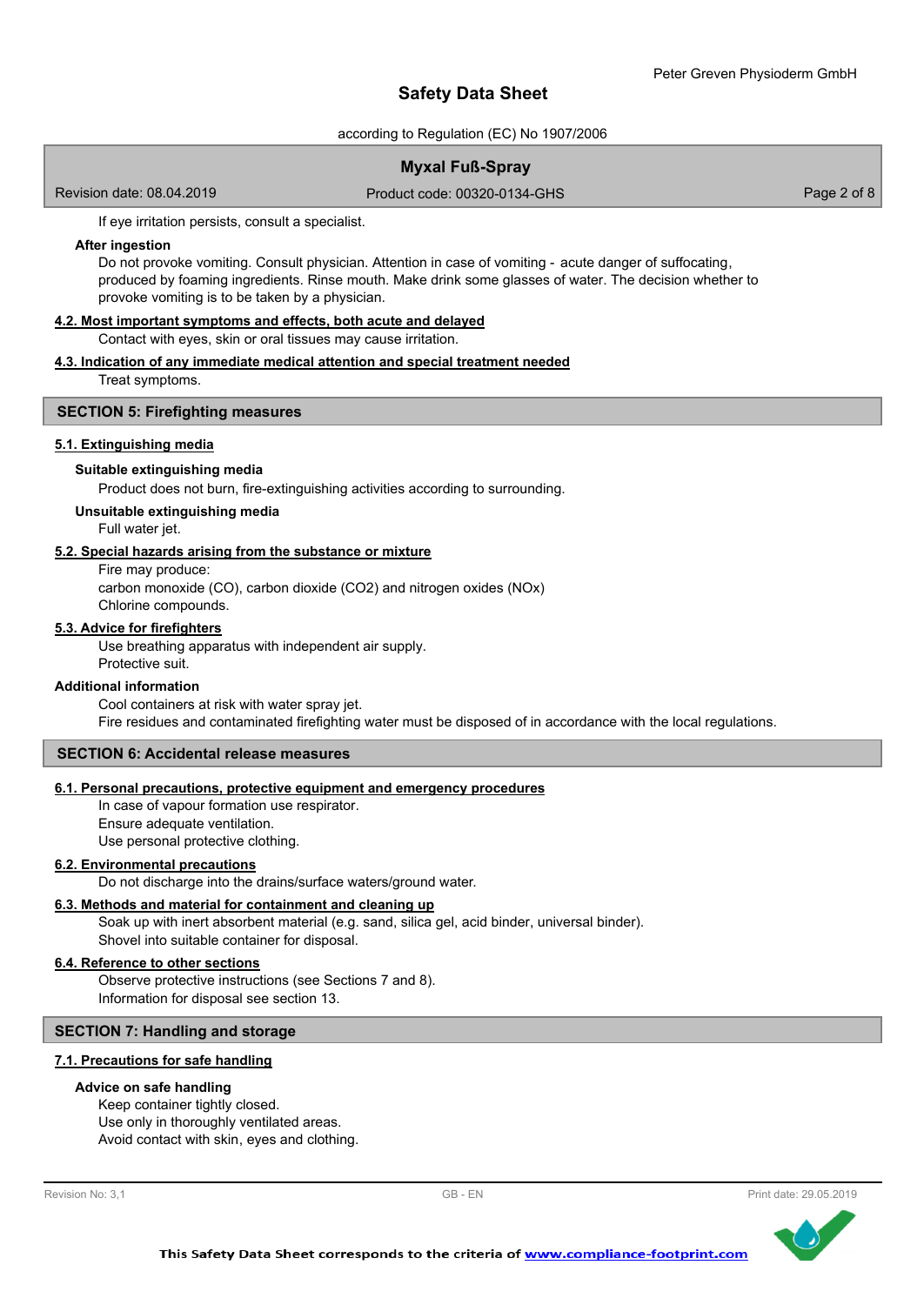according to Regulation (EC) No 1907/2006

## **Myxal Fuß-Spray**

Revision date: 08.04.2019

Product code: 00320-0134-GHS Product code: 00320-0134-GHS

## **Advice on protection against fire and explosion**

No special protective measures against fire required.

**7.2. Conditions for safe storage, including any incompatibilities**

# **Requirements for storage rooms and vessels**

Keep containers tightly closed in a dry, well-ventilated place. Keep at temperatures between 5°C and 25°C.

## **Hints on joint storage**

Incompatible with oxidizing agents.

### **Further information on storage conditions**

Keep away from food, drink and animal feeding stuffs.

## **7.3. Specific end use(s)**

Alcohol-free rapid disinfectant

## **SECTION 8: Exposure controls/personal protection**

#### **8.1. Control parameters**

#### **Additional advice on limit values**

No data available

# **8.2. Exposure controls**

## **Appropriate engineering controls**

Ensure adequate ventilation, especially in confined areas.

## **Protective and hygiene measures**

Do not breath vapours or spray mist. Wash hands before breaks and immediately after handling the product . When using do not eat, drink or smoke. Avoid contact with skin, eyes and clothing. Remove and wash contaminated clothes before re-use.

## **Eye/face protection**

Protective goggles in the event of risk of splashes.

#### **Hand protection**

Suitable are gloves made of following materials (breakthrough time >= 8 hours): Natural rubber/latex - NR (0,5 mm) (use powder free and allergene-free products) Polychloropren - CR (0,5 mm) Nitrile rubber/nitrile latex - NBR (0,35 mm) Butyl rubber - Butyl (0,5 mm) Fluoro-rubber - FKM (0.4 mm) Polyvinyl chloride - PVC (0.5 mm)

## **Skin protection**

Long sleeved clothing (DIN EN ISO 6530)

## **Respiratory protection**

No personal respiratory protective equipment normally required.

## **SECTION 9: Physical and chemical properties**

## **9.1. Information on basic physical and chemical properties**

| Physical state: | Liauid             |
|-----------------|--------------------|
| Colour:         | Colourless         |
| Odour:          | Perfumed (scented) |

**Test method**

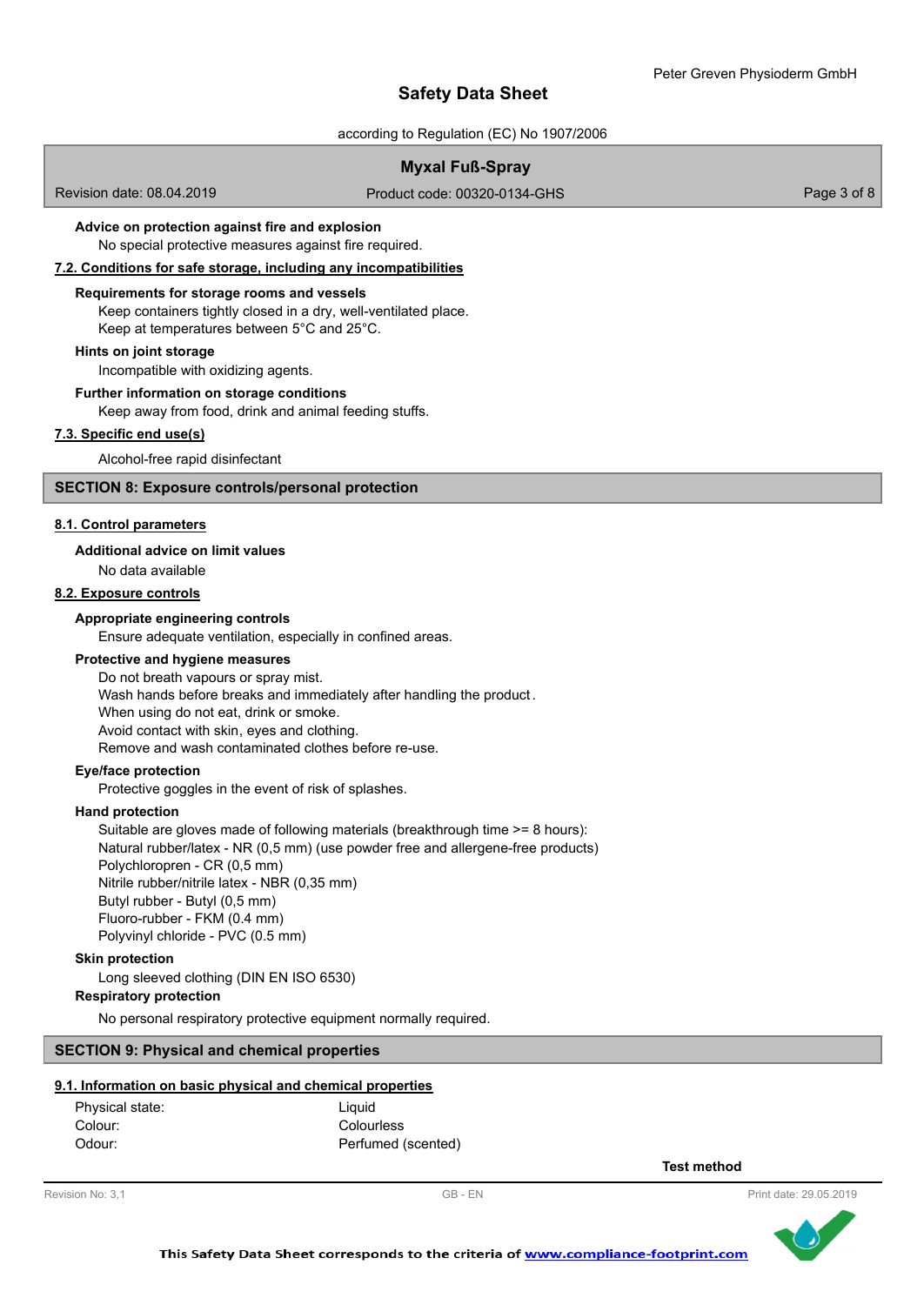according to Regulation (EC) No 1907/2006

| <b>Myxal Fuß-Spray</b>                                       |                                |             |  |
|--------------------------------------------------------------|--------------------------------|-------------|--|
| Revision date: 08.04.2019                                    | Product code: 00320-0134-GHS   | Page 4 of 8 |  |
| pH-Value:                                                    | $6 - 8$                        |             |  |
| Changes in the physical state                                |                                |             |  |
| Melting point:                                               | $\le$ - 10 °C                  |             |  |
| Initial boiling point and boiling range:                     | approx. 100 °C                 |             |  |
| Sublimation point:                                           | n.a.                           |             |  |
| Softening point:                                             | n.d.                           |             |  |
| Flash point:                                                 | n.a.                           |             |  |
| <b>Flammability</b>                                          |                                |             |  |
| Solid:                                                       | n.a.                           |             |  |
| Gas:                                                         | n.a.                           |             |  |
| <b>Explosive properties</b><br>The product is not explosive. |                                |             |  |
| Lower explosion limits:                                      | n.a.                           |             |  |
| Upper explosion limits:                                      | n.a.                           |             |  |
| Ignition temperature:                                        | n.a.                           |             |  |
| Auto-ignition temperature                                    |                                |             |  |
| Solid:                                                       | n.a.                           |             |  |
| Gas:                                                         | n.a.                           |             |  |
| Decomposition temperature:                                   | n.d.                           |             |  |
| <b>Oxidizing properties</b><br>Not oxidising.                |                                |             |  |
| Vapour pressure:                                             | n.d.                           |             |  |
| Density (at 20 °C):                                          | approx. 0,99 g/cm <sup>3</sup> |             |  |
| Bulk density:                                                | n.a.                           |             |  |
| Water solubility:<br>(at 20 $^{\circ}$ C)                    | Miscible                       |             |  |
| Solubility in other solvents                                 |                                |             |  |
| n.d.                                                         |                                |             |  |
| Partition coefficient:                                       | n.d.                           |             |  |
| Viscosity / dynamic:                                         | approx. 9 mPa·s                |             |  |
| Viscosity / kinematic:                                       | n.d.                           |             |  |
| Flow time:                                                   | n.d.                           |             |  |
| Vapour density:                                              | n.d.                           |             |  |
| Evaporation rate:                                            | n.d.                           |             |  |
| Solvent separation test:                                     | 0%                             |             |  |
| Solvent content:                                             | $< 1 \%$                       |             |  |
| 9.2. Other information                                       |                                |             |  |
| No data available                                            |                                |             |  |

# **SECTION 10: Stability and reactivity**

## **10.1. Reactivity**

No decomposition if stored and applied as directed.

## **10.2. Chemical stability**



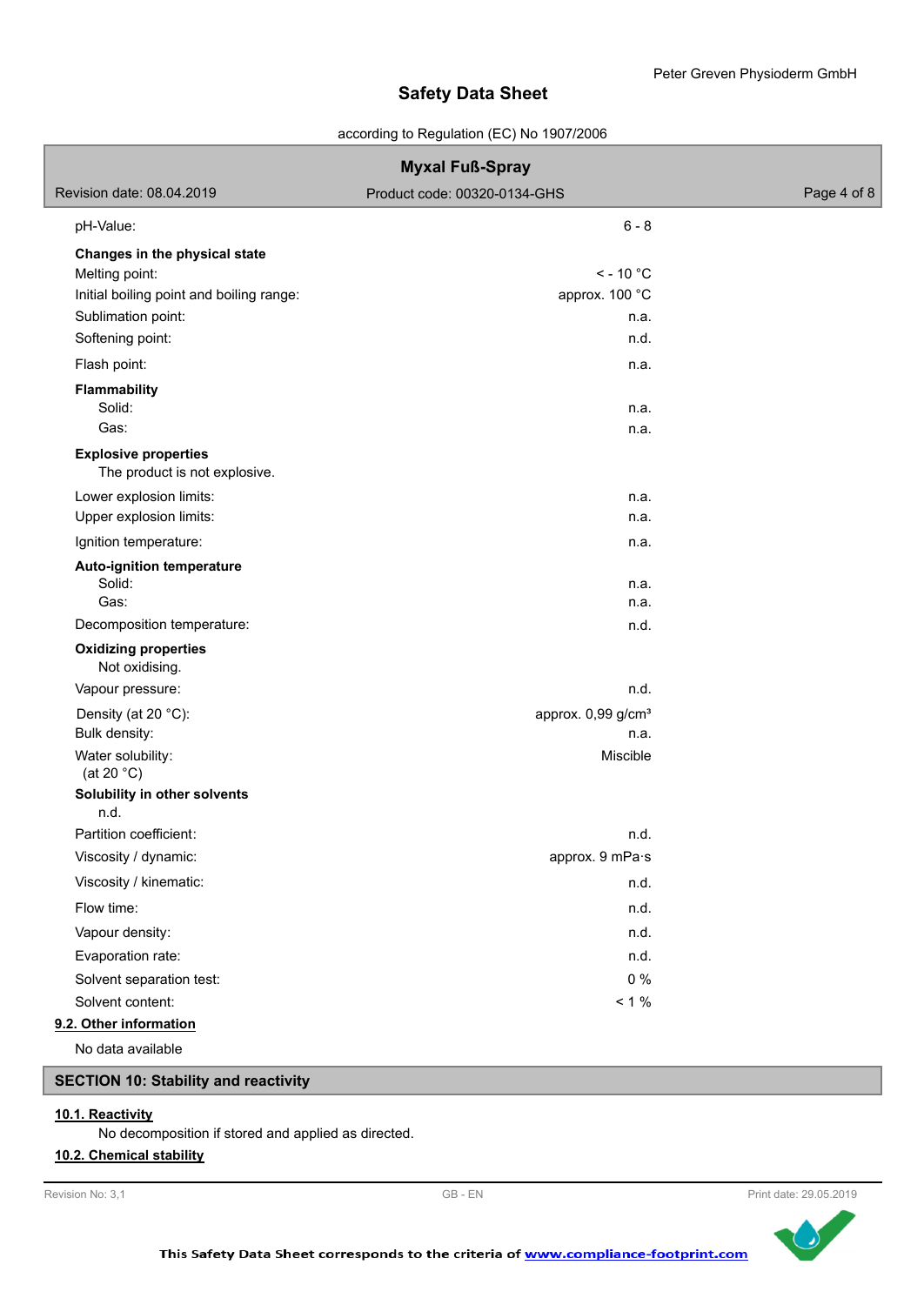according to Regulation (EC) No 1907/2006

## **Myxal Fuß-Spray**

Revision date: 08.04.2019

Product code: 00320-0134-GHS Product code: 00320-0134-GHS

Stable under normal conditions.

## **10.3. Possibility of hazardous reactions**

Reactions with oxidizing agents.

## **10.4. Conditions to avoid**

To avoid thermal decomposition, do not overheat.

## **10.5. Incompatible materials**

Strong oxidizing agents.

#### **10.6. Hazardous decomposition products**

Carbon monoxide (CO), carbon dioxide (CO2) and nitrogen oxides (NOx) chlorine compounds

#### **SECTION 11: Toxicological information**

#### **11.1. Information on toxicological effects**

#### **Acute toxicity**

Based on available data, the classification criteria are not met. No toxicological data available.

#### **Irritation and corrosivity**

Based on available data, the classification criteria are not met.

#### **Sensitising effects**

Based on available data, the classification criteria are not met.

#### **Carcinogenic/mutagenic/toxic effects for reproduction**

Based on available data, the classification criteria are not met.

#### **STOT-single exposure**

Based on available data, the classification criteria are not met.

#### **STOT-repeated exposure**

Based on available data, the classification criteria are not met.

#### **Aspiration hazard**

Based on available data, the classification criteria are not met.

## **Additional information on tests**

Classification in compliance with the assessment procedure specified in the Regulation (EC) no 1272/2008.

## **Practical experience**

#### **Other observations**

Contact with eyes, skin or oral tissues may cause irritation. If appropriately handled and if in accordance with the general hygienic rules, no damages to health have become known.

#### **SECTION 12: Ecological information**

#### **12.1. Toxicity**

Ecological data are not available.

## **12.2. Persistence and degradability**

The surfactant(s) contained in this preparation complies(comply) with the biodegradability criteria as laid down in Regulation (EC) No.648/2004 on detergents. Data to support this assertion are held at the disposal of the competent authorities of the Member States and will be made available to them, at their direct request or at the request of a detergent manufacturer.

#### **12.3. Bioaccumulative potential**

No data available

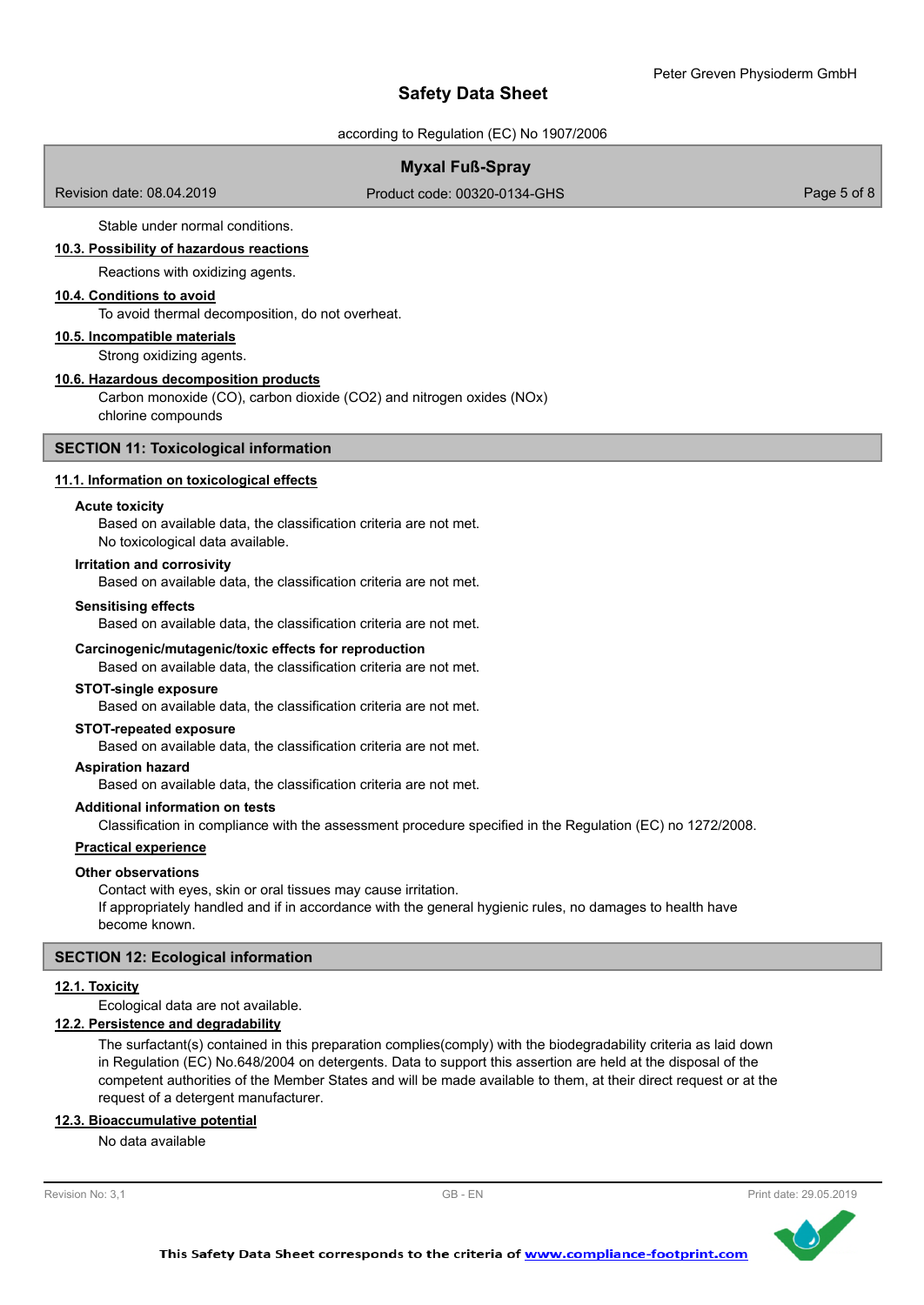according to Regulation (EC) No 1907/2006

# **Myxal Fuß-Spray**

Revision date: 08.04.2019

Product code: 00320-0134-GHS Product code: 00320-0134-GHS

## **12.4. Mobility in soil**

No data available

## **12.5. Results of PBT and vPvB assessment**

According to Regulation (EC) No 1907/2006 (REACH) none of the substances, contained in this product are a PBT / vPvB substance.

# **12.6. Other adverse effects**

Low hazard to waters.

# **Further information**

Do not flush into surface water or sanitary sewer system.

## **SECTION 13: Disposal considerations**

## **13.1. Waste treatment methods**

## **Advice on disposal**

Where possible recycling is preferred to disposal. Can be incinerated, when in compliance with local regulations.

## **Waste disposal number of waste from residues/unused products**

070699 WASTES FROM ORGANIC CHEMICAL PROCESSES; wastes from the MFSU of fats, grease, soaps, detergents, disinfectants and cosmetics; wastes not otherwise specified

## **Contaminated packaging**

Empty containers should be taken for local recycling, recovery or waste disposal. Contaminated packaging should be emptied as far as possible and after appropriate cleansing may be taken for reuse.

Packaging that cannot be cleaned should be disposed of like the product.

## **SECTION 14: Transport information**

## **Land transport (ADR/RID)**

## **14.1. UN number:** No dangerous good in sense of this transport regulation.

| 14.2. UN proper shipping name:    | No dangerous good in sense of this transport regulation. |
|-----------------------------------|----------------------------------------------------------|
| 14.3. Transport hazard class(es): | No dangerous good in sense of this transport regulation. |
| 14.4. Packing group:              | No dangerous good in sense of this transport regulation. |
| Inland waterways transport (ADN)  |                                                          |
| 14.1. UN number:                  | No dangerous good in sense of this transport regulation. |
| 14.2. UN proper shipping name:    | No dangerous good in sense of this transport regulation. |
| 14.3. Transport hazard class(es): | No dangerous good in sense of this transport regulation. |
| 14.4. Packing group:              | No dangerous good in sense of this transport regulation. |
| <b>Marine transport (IMDG)</b>    |                                                          |
| 14.1. UN number:                  | No dangerous good in sense of this transport regulation. |
| 14.2. UN proper shipping name:    | No dangerous good in sense of this transport regulation. |
| 14.3. Transport hazard class(es): | No dangerous good in sense of this transport regulation. |
| 14.4. Packing group:              | No dangerous good in sense of this transport regulation. |
| Air transport (ICAO-TI/IATA-DGR)  |                                                          |
| 14.1. UN number:                  | No dangerous good in sense of this transport regulation. |
| 14.2. UN proper shipping name:    | No dangerous good in sense of this transport regulation. |
| 14.3. Transport hazard class(es): | No dangerous good in sense of this transport regulation. |
| 14.4. Packing group:              | No dangerous good in sense of this transport regulation. |
|                                   |                                                          |

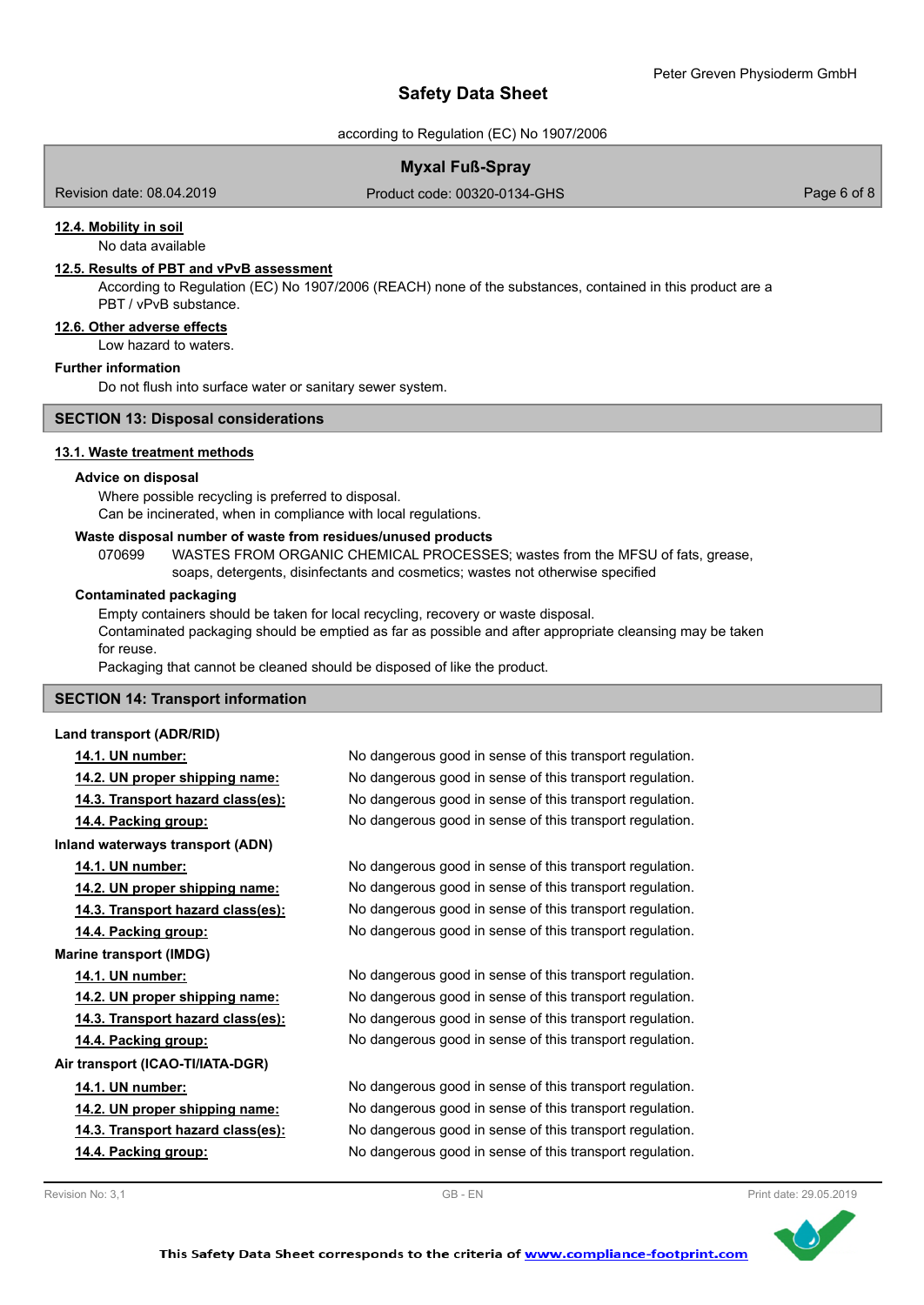according to Regulation (EC) No 1907/2006

| <b>Myxal Fuß-Spray</b>                                                                                         |                                                                                                      |             |
|----------------------------------------------------------------------------------------------------------------|------------------------------------------------------------------------------------------------------|-------------|
| Revision date: 08.04.2019                                                                                      | Product code: 00320-0134-GHS                                                                         | Page 7 of 8 |
| 14.5. Environmental hazards                                                                                    |                                                                                                      |             |
| <b>ENVIRONMENTALLY HAZARDOUS:</b>                                                                              | no                                                                                                   |             |
| 14.6. Special precautions for user<br>No dangerous good in sense of this transport regulation.                 |                                                                                                      |             |
| 14.7. Transport in bulk according to Annex II of Marpol and the IBC Code                                       |                                                                                                      |             |
| No dangerous good in sense of this transport regulation.                                                       |                                                                                                      |             |
| <b>SECTION 15: Regulatory information</b>                                                                      |                                                                                                      |             |
|                                                                                                                | 15.1. Safety, health and environmental regulations/legislation specific for the substance or mixture |             |
| EU regulatory information                                                                                      |                                                                                                      |             |
| 2004/42/EC (VOC):                                                                                              | $0\%$                                                                                                |             |
| Information according to 2012/18/EU<br>(SEVESO III):                                                           | Not subject to 2012/18/EU (SEVESO III)                                                               |             |
| <b>Additional information</b>                                                                                  |                                                                                                      |             |
| Regulation (EC) No 648/2004 (Regulation on detergents):<br>< 5% cationic surfactants, Disinfectant, fragrances |                                                                                                      |             |
| National regulatory information                                                                                |                                                                                                      |             |
| Water contaminating class (D):                                                                                 | 1 - slightly water contaminating                                                                     |             |
| 15.2. Chemical safety assessment                                                                               |                                                                                                      |             |
| For this substance a chemical safety assessment has not been carried out.                                      |                                                                                                      |             |
| <b>SECTION 16: Other information</b>                                                                           |                                                                                                      |             |
| <b>Changes</b><br>Changes in chanter: 7, 9, 15                                                                 |                                                                                                      |             |

Changes in chapter: 7, 9, 15

## **Abbreviations and acronyms**

ADR = Accord européen relatif au transport international des marchandises Dangereuses par Route

RID = Règlement concernant le transport international ferroviaire de marchandises dangereuses

ADN = Accord européen relatif au transport international des marchandises dangereuses par voie de navigation intérieure

- IMDG = International Maritime Code for Dangerous Goods
- IATA/ICAO = International Air Transport Association / International Civil Aviation Organization

MARPOL = International Convention for the Prevention of Pollution from Ships

IBC-Code = International Code for the Construction and Equipment of Ships Carrying Dangerous Chemicals in Bulk

GHS = Globally Harmonized System of Classification and Labelling of Chemicals

REACH = Registration, Evaluation, Authorization and Restriction of Chemicals

- CAS = Chemical Abstract Service
- EN = European norm

ISO = International Organization for Standardization

DIN = Deutsche Industrie Norm

PBT = Persistent Bioaccumulative and Toxic

vPvB = Very Persistent and very Bio-accumulative

LD = Lethal dose

LC = Lethal concentration

EC = Effect concentration

IC = Median immobilisation concentration or median inhibitory concentration

## **Further Information**

Data of items 4 to 8, as well as 10 to 12, do partly not refer to the use and the regular employing of the product (in this sense consult information on use and on product), but to liberation of major amounts in case of